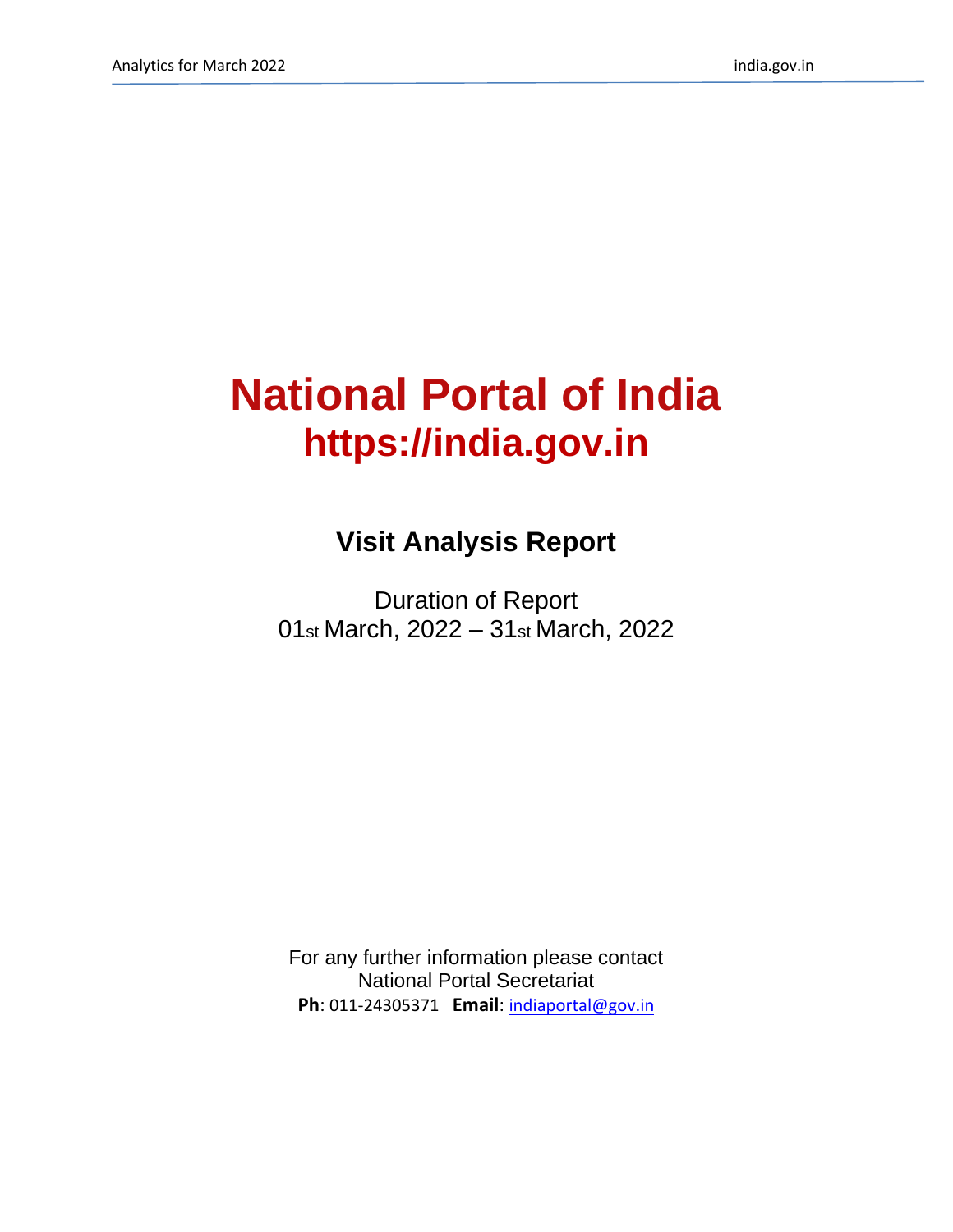#### Visitors Dashboard

The data below summarizes the visitor patterns on National Portal of India

| <b>Visitor Summary</b>           |         |  |  |  |
|----------------------------------|---------|--|--|--|
| <b>Average Visitors Daily</b>    | 109455  |  |  |  |
| <b>Average Pages per Session</b> | 1.78    |  |  |  |
| <b>Visitors</b>                  | 3393087 |  |  |  |
| <b>New Visitors</b>              | 3130717 |  |  |  |
| <b>Returning Visitors</b>        | 614297  |  |  |  |
| Pageviews                        | 7713308 |  |  |  |

#### Content of Interest

The data below gives a sense of the content that has engaged visitors of National Portal of India.

| Page                                                               | <b>Pageviews</b> | <b>Unique</b><br><b>Pageviews</b> |
|--------------------------------------------------------------------|------------------|-----------------------------------|
| /spotlight/government-e-<br>marketplace-procurement-<br>made-smart | 1040291          | 698969                            |
| /user/login                                                        | 259179           | 123296                            |
| /my-government/whos-<br>who/chief-ministers                        | 213016           | 167322                            |
| /my-government/whos-<br>who/council-ministers                      | 208858           | 150716                            |
| /user/register                                                     | 152720           | 85767                             |
| /spotlight/pm-street-vendors-<br>atmanirbhar-nidhi-pm-<br>svanidhi | 132238           | 77268                             |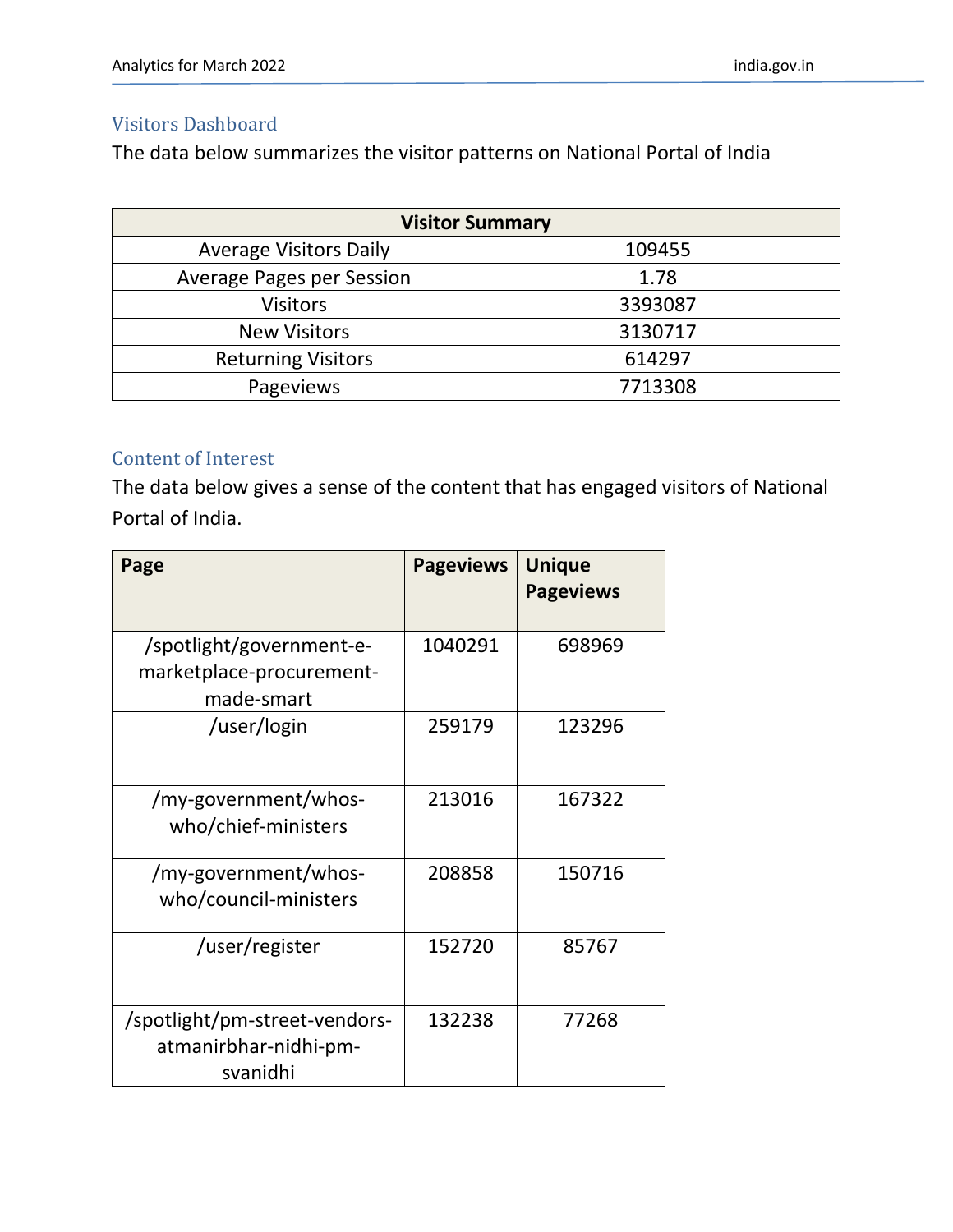| Page                                     | <b>Pageviews</b> | <b>Unique</b><br><b>Pageviews</b> |
|------------------------------------------|------------------|-----------------------------------|
| /content-available-on-ngsp               | 114562           | 83301                             |
| /spotlight/union-budget-fy-<br>2022-2023 | 84392            | 71029                             |
| /my-government/                          | 88053            | 67470                             |
| /my-government/whos-<br>who/governors    | 79468            | 63792                             |

#### Devices used

The data below gives an overview of the devices used to access the National Portal of India.

| <b>Device Category</b> | <b>Users</b> | <b>New Users</b> |
|------------------------|--------------|------------------|
| Mobile                 | 2536784      | 2341969          |
| Desktop                | 838598       | 770308           |
| <b>Tablet</b>          | 21273        | 19797            |



**Devices used to access NPI – 70% Mobile, 29.4% Desktop, Remaining - Tablet**